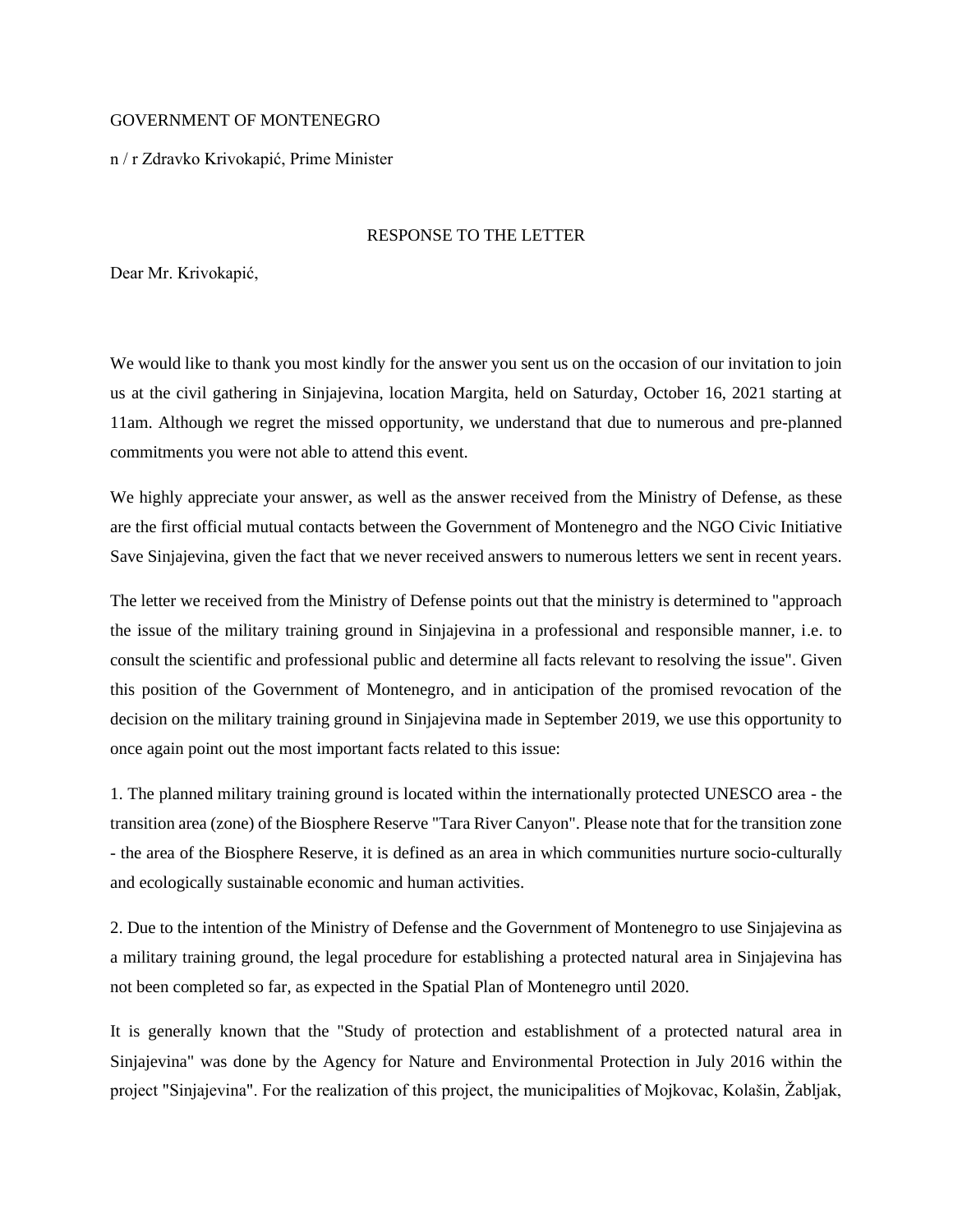Šavnik and Danilovgrad received funds from the Delegation of the European Union in Montenegro through the Inter-Municipal Development Grant Program. The "Sinjajevina" project was implemented by the Municipality of Mojkovac in partnership with the municipalities of Kolasin, Zabljak, Savnik and Danilovgrad. In accordance with the activities and goals within this project, the area of Sinjajevina should have been placed under protection in 2016/2017 and no later 2020.

3. Within the IPA project "Establishment of Natura 2000 in Montenegro", which is also funded by the European Union with three million euros, the area of Sinjajevina, based on EU standards in the field of nature protection (EU Directive on the conservation of wild birds - Directive 2009/147 / EC of the European Parliament and of the Council of 30 November 2009 on the conservation of wild birds), is identified as a potential area of special interest for birds - SPA with an area of 39,240 ha (source: Rubinić, B., Sackl, P. & Gramatikov, M., 2019: Conserving of wild birds in Montenegro. The first inventory of potential Special Protection Areas in Montenegro. AAM Consulting. Budapest xiii +328 pp).

4. Also, during the preparation of the "Study of protection and establishment of a protected natural resource in the area of Sinjajevina", in 2015 and 2016, in the area of Sinjajevina, a total of 10 habitat types and 32 species from the annexes of the EU Habitats Directive (therefore of great value) were identified (Council Directive 92/43 / EEC of 21 May 1992 on the conservation of natural habitats and of wild fauna and flora).

5. Montenegro is obliged to implement the obligations from the Bern Convention, considering that the area of Sinjajevina, more precisely Babji zub (Torna) and Gradište, have been identified as one of the areas within the Emerald network in our country.

6. The decision to establish a military training ground in Sinjajevina was made without any relevant study on the social and environmental impact of such action, without open and public discussion and substantive negotiations with the directly affected population. The decision to inaugurate a military training ground in the heart of inhabited and ecologically invaluable pastures is arbitrary, and represents violation of the Montenegrin Constitution and International Environmental Laws, as well as the UN Aarhus Convention, to which Montenegro is a signatory.

7. As the second largest mountain pasture in Europe, Sinjajevina represents an extremely rare agricultural (livestock) potential, and its unique biodiversity is the product of a millennium of coadaptation of traditional human activities and the dynamics of the natural world. Sinjajevina is a place where the centuries-old pastoral identity and culture of unique value have been maintained to this day. Today, this mountain is an area of rapid development of sustainable eco-tourism, ethno-tourism and hiking. At the same time, the snows of Sinjajevina are the main source of water for the rivers Tara and Morača, which belong to the Black Sea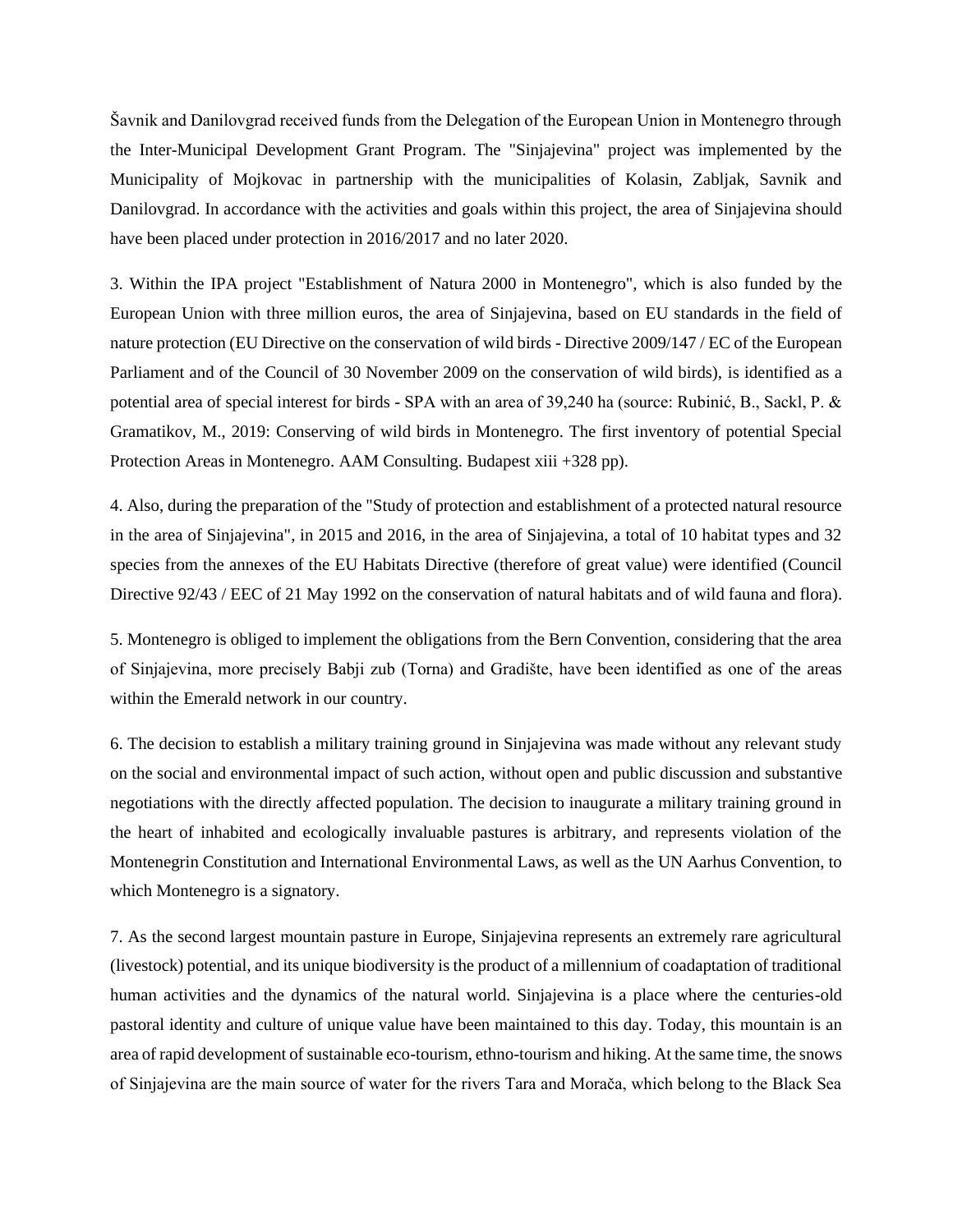and Adriatic basins.

In this context, the research project "Inspiring rural heritage: Sustainable practices to protect and preserve mountain landscapes" (IRIS), funded by the European Union, and whose implementation involves several European universities as well as the University of Montenegro, included Sinjajevina. Namely, the project is being implemented in five countries in the period from 2020 to 2024, and Sinjajevina is one of the five European research points because it is internationally known for its exceptional natural and cultural value.

The IRIS project, from its experience on similar mountain pastures in different countries of Europe and the Mediterranean, aims to examine in Sinjajevina the impacts that katuns and traditionally extensive livestock have on the environment and society (locally, nationally and internationally), and to compare them with places where they are disappearing or have already disappeared. The conclusions of this independent study will point to the main ways that could guarantee the most productive future for this type of territory, from which other countries in the wider region of interest to the European Union will also be able to learn.

We are sure that the Government of Montenegro and the Ministry of Defense will take into account international and independent experiences when it comes to such a specific area as Sinjajevina, and that they will work closely with the European scientific team that manages the IRIS project.

8. Civic Initiative Save Sinjajevina, which mostly brings together local livestock communities from Sinjajevina and other citizens of Montenegro, has become a member of the prestigious international organization ICCA Consortium, dedicated to the promotion and support of ICCA areas (Indigenous Peoples and Community Conserved Areas and Territories) on regional, national and global level.

What is a persistent and minimal request of local communities and other citizens of Montenegro (a request that is massively supported both in the country and abroad, a support that is growing unstoppably day by day), is to officially repeal the decision of the Government of Montenegro to establish a military ground in Sinjajevina, which was inaugurated in September 2019. In contrast, the vast majority wants Sinjajevina to become a protected area in whose creation and management the inhabitants of local communities will be actively involved - cattlemen, residents of katuns and residents of the villages neighboring Sinjajevina.

The practice of the previous government where party gatherings of a handful of like-minded people and political henchmen was the way of presenting that there was agreement with the military plan, but this should not be accepted as a substitute for a truly democratic process and public debate. This is why the local communities were forced to start the public debate by expressing civil disobedience and to demand through continuous protests that the truth come to light and that the natural and cultural values and resources of Montenegro be protected from irresponsible destruction.